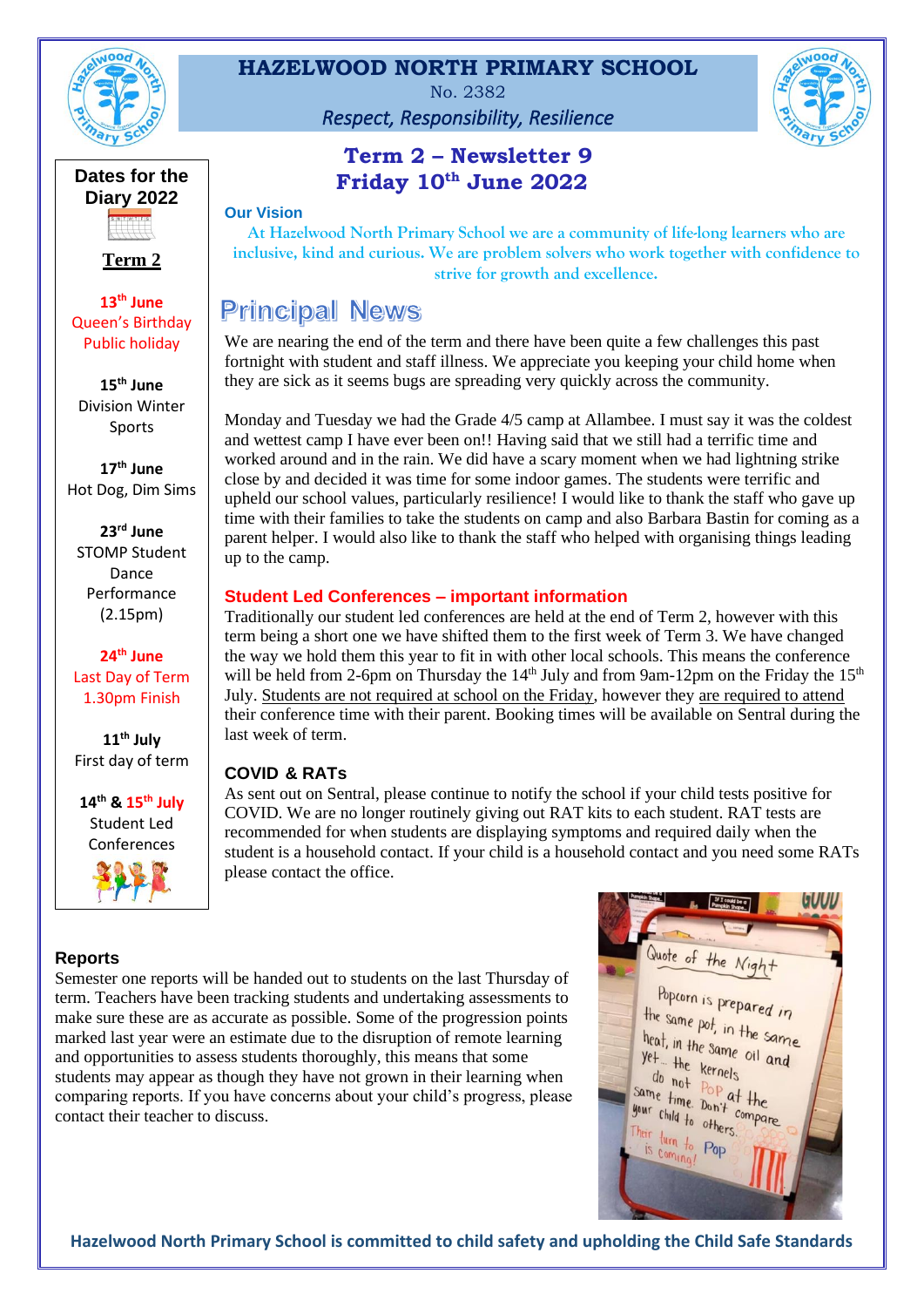

## **HAZELWOOD NORTH PRIMARY SCHOOL** No. 2382 *Respect, Responsibility, Resilience*



#### **Parent Charter**

Last year we did a lot of work with staff and you to develop our vision matrix which outlines the behaviour expectations for students, staff and parents to ensure our vision is a reality. Since then, our School Council have put this into a Staff and Parent Charter. Attached to the newsletter is the parent charter which has the main words from our vision and the behaviours that will support this. At the bottom there is a box that outlines the process to follow if things go wrong. We hope this helps in building a culture of empathy, kindness and working together.

Keep smiling and take care,

#### Gillian Connolly  $\circledcirc$

*I* Acknowledge the Traditional Custodians of this land where I work and live, and pay my respects to elders past, present and emerging. I *extend that Acknowledgement to all other Aboriginal and Torres Strait Islander people in Australia. I acknowledge that the land is stolen land and the GunnaiKurnai people have never ceded their sovereignty on these lands and treaties are yet to be negotiated.*



Linda from The Creative Gateway Arts Studio: "*My desire to bring creativity back into the lives of children in order to help them better manage their anxiety and stress has been the driving force behind the creation of the 'Chasing Rainbows Arts & Crafts Club' as part of the 'The Creative Gateway Arts Studio'. It is my desire to reintroduce the magic of creativity back into the lives of our children and to nurture their curiosity and sense of wonder.*"

If you are interested in a creative outlet for your child, click the link for more information. <https://www.thecreativegatewayartsstudio.com.au/>

# PARENTS & FRIENDS CLUB

Parents & Friends Club are taking donations for the Father's Day Stall on Friday 2<sup>nd</sup> September. Feel free to drop your donations off at the office until the  $26<sup>th</sup>$  of August.

# **Winter Wood Raffle**

The current Fundraiser is the Winter Wood Raffle.

Raffle Ticket books have been sent home with students. Ticket prices will be \$1 each. The raffle will be drawn the last day of Term 2 Friday  $24<sup>th</sup>$  June.

**Raffle tickets due back on the Monday 20th June** 

**Thank you for your support!**

**Hazelwood North Primary School is committed to child safety and upholding the Child Safe Standards**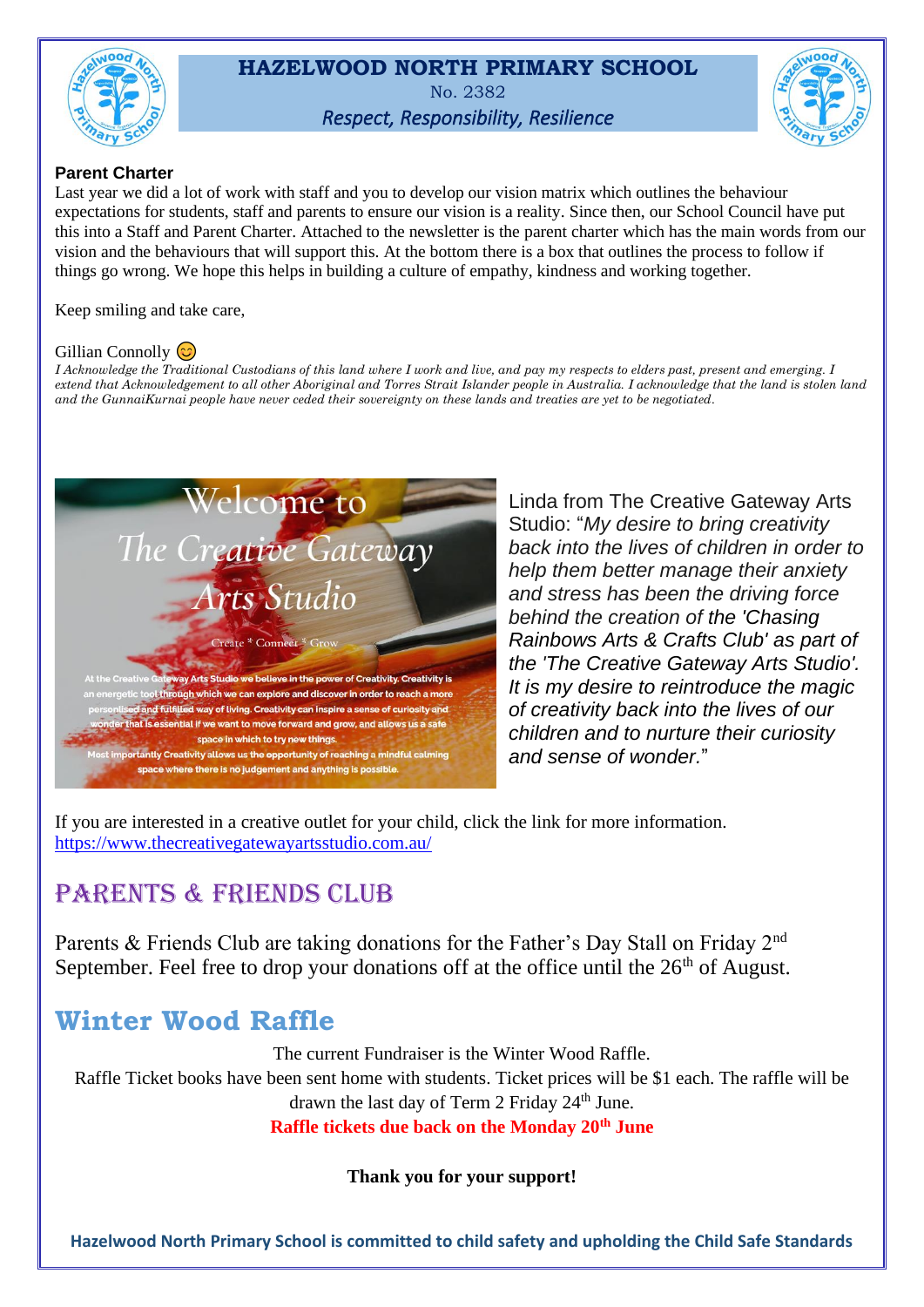

## **HAZELWOOD NORTH PRIMARY SCHOOL**

No. 2382 *Respect, Responsibility, Resilience*



**Term 3 Fundraisers**

1 x Special Lunch Day- Pies & Sausage Rolls more details to follow. Father's/Carers Day Stall Krispy Kreme Fundraiser Hot Chocolate Days in Winter

Volunteers are always welcome to assist with our fundraisers. If you are available, please let the office know or Brooke from the Parents & Friends Club. Make sure you log into the Parents & Friends Club Facebook page.

**Hazelwood North Primary School is committed to child safety and upholding the Child Safe Standards**